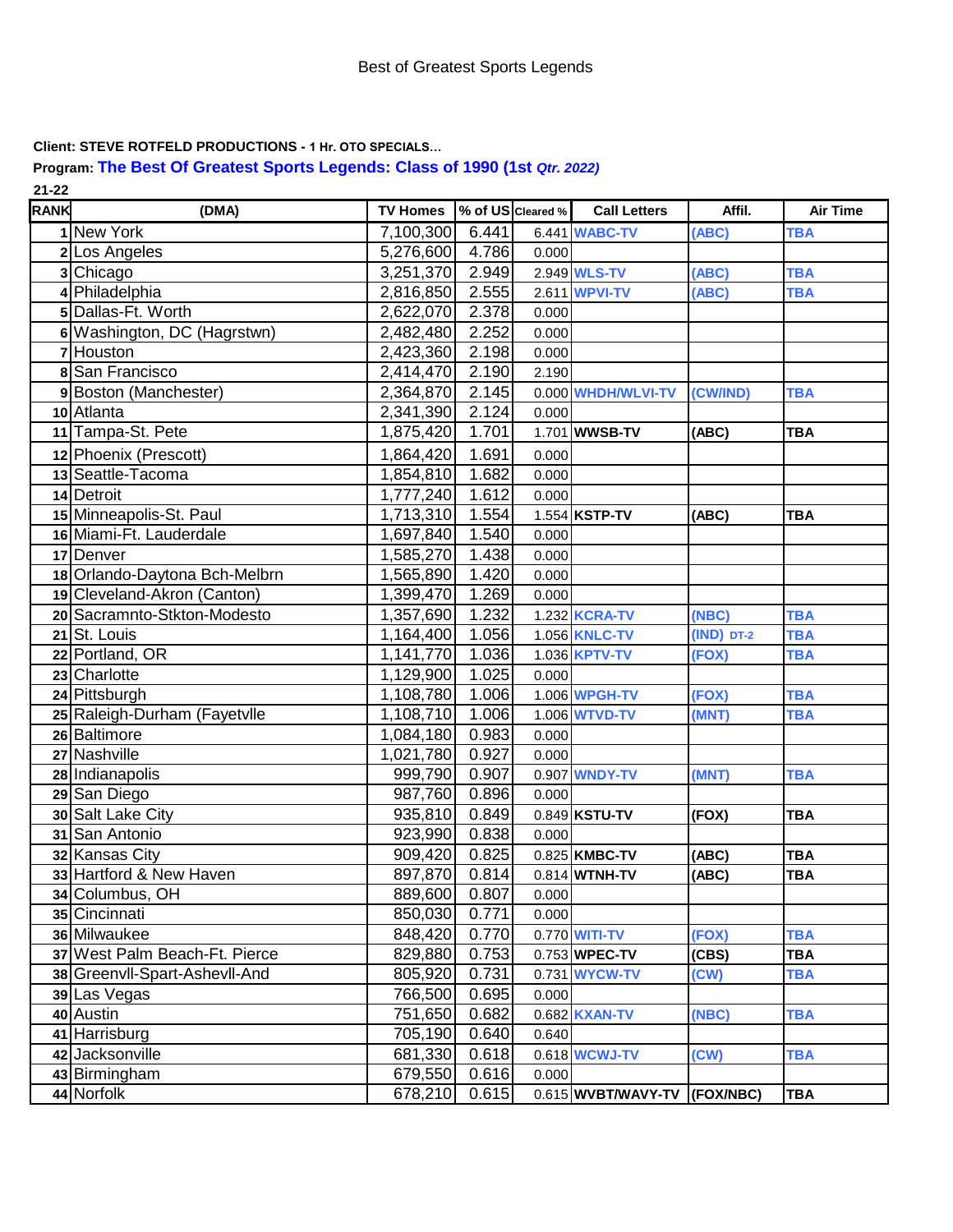| 45 Oklahoma City                 | 676,720 0.614      |                |       | 0.614 KOCB-TV                         | (CW)           | <b>TBA</b>               |
|----------------------------------|--------------------|----------------|-------|---------------------------------------|----------------|--------------------------|
| 46 Greensboro-H.Point-W.Salem    | 675,130 0.612      |                |       | 0.612 WGHP-TV                         | (FOX)          | <b>TBA</b>               |
| 47 Albuquerque                   | 650,890 0.590      |                |       | 0.590 KRQE-KASA                       | (FOX)          | <b>TBA</b>               |
| 48 Louisville                    | 647,190 0.587      |                |       | 0.587 WHAS-TV                         | (ABC)          | <b>TBA</b>               |
| 49 Grand Rapids-Kalmzoo-B.Crk    | 639,410 0.580      |                |       | 0.580 WXMI-TV                         | (FOX)          | <b>TBA</b>               |
| 50 New Orleans                   | 624,020 0.566      |                | 0.000 |                                       |                |                          |
| 51 Memphis                       | 623,390 0.565      |                | 0.000 |                                       |                |                          |
| 52 Buffalo                       | 586,930 0.532      |                | 0.000 |                                       |                |                          |
| 53 Providence-New Bedford        | 580,120 0.526      |                |       | 0.526 <b>WJAR-TV</b>                  | (NBC)          | <b>TBA</b>               |
| 54 Fresno-Visalia                | 568,920 0.516      |                |       | 0.516 KMPH-TV                         | (FOX)          | <b>TBA</b>               |
| 55 Ft. Myers-Naples              | 554,430 0.503      |                |       | 0.503 WZVN-TV                         | (ABC)          | <b>TBA</b>               |
| 56 Richmond-Petersburg           | 551,850 0.501      |                |       | 0.501 WRLH-TV                         | (FOX)          | <b>TBA</b>               |
| 57 Little Rock-Pine Bluff        | 527,090 0.478      |                | 0.000 |                                       |                |                          |
| 58 Mobile-Pensacola              | 524,390 0.476      |                |       | 0.476 <b>WALA-TV</b>                  | (FOX)          | <b>TBA</b>               |
| 59 Albany-Schenectady-Troy       | 520,540 0.472      |                | 0.000 |                                       |                |                          |
| 60 Knoxville                     | 512,160 0.465      |                | 0.000 |                                       |                |                          |
| 61 Tulsa                         | 508,550 0.461      |                | 0.000 |                                       |                |                          |
| 62 Wilkes Barre-Scranto          | 481,390 0.437      |                |       | 0.437 WYOU-TV                         | (CBS)          | <b>TBA</b>               |
| 63 Lexington                     | 464,340 0.421      |                | 0.000 |                                       |                |                          |
| 64 Dayton                        | 463,430 0.420      |                |       | 0.420 <b>WHIO-TV</b>                  | (CBS)          | <b>TBA</b>               |
| 65 Flint SEND to Both Stations   | 430,660 0.391      |                |       | 0.391 WSMH/ WJRT-TV (ABC/FOX)         |                | <b>TBA</b>               |
| 66 Honolulu                      | 425,800 0.386      |                |       | 0.386 KHON-TV                         | (FOX)          | <b>TBA</b>               |
| 67 Green Bay-Appleton            | 421,480 0.382      |                |       | 0.382 WLUK-TV                         | (FOX)          | <b>TBA</b>               |
| 68 Roanoke-Lynchburg             | 417,200 0.378      |                | 0.000 |                                       |                |                          |
| 69 Omaha                         | 405,260 0.368      |                | 0.000 |                                       |                |                          |
| 70 Charleston-Huntingto          | 402,140 0.365      |                |       | 0.365 WCHS-TV                         | (ABC/FOX)      | <b>TBA</b>               |
| 71 Toledo                        | 401,510 0.364      |                |       | 0.364 WTVG-TV                         | (ABC)          | <b>TBA</b>               |
| 72 Springfield, MO               | 395,870 0.359      |                |       | $0.359$ KSPR-TV                       | (ABC)          | <b>TBA</b>               |
| 73 Tucson (Sierra Vista)         | 392,920 0.356      |                |       | 0.356 KVOA-TV                         | (NBC)          | <b>TBA</b>               |
| 74 Columbia, SC                  | 389,590 0.353      |                | 0.000 |                                       |                |                          |
| 75 Des Moines-Ames               | 383,590 0.348      |                |       | 0.348 KDSM-TV                         | (FOX)          |                          |
|                                  |                    |                |       |                                       |                | <b>TBA</b>               |
| 76 Wichita-Hutchinson Plus       | 382,780 0.347      |                |       | 0.347 <b>KSAS-TV</b>                  | (FOX)          | <b>TBA</b>               |
| 77 Spokane                       | 382,690 0.347      |                |       | $0.347$ KHQ-TV                        | Spts Ch.       | <b>TBA</b>               |
| 78 Harlingen-Wslco-Brnsvl-McA    | 375,600 0.341      |                |       | 0.341 <b>KRGV-TV</b>                  | (ABC)          | <b>TBA</b>               |
| 79 Huntsville-Decatur (Flor)     | 372,770 0.338      |                |       | 0.338 WHNT-TV                         | (CBS)          | <b>TBA</b>               |
| 80 Rochester, NY                 | 352,070 0.319      |                |       | 0.319 <b>WROC-TV</b>                  | (CBS)          | <b>TBA</b>               |
| 81 Syracuse                      | 350,730 0.318      |                |       | 0.318 WSYT-TV                         | (FOX)          | <b>TBA</b>               |
| 82 Champaign&Sprngfld-Decatur    | 344,500 0.313      |                | 0.000 |                                       |                |                          |
| 83 Chattanooga                   | 341,190 0.310      |                | 0.000 |                                       |                |                          |
| 84 Portland-Auburn               | 339,980            | 0.308          | 0.000 |                                       |                |                          |
| 85 El Paso (Las Cruces)          | 338,770            | 0.307          |       | 0.307 <b>KFOX-TV</b>                  | (FOX)          | <b>TBA</b>               |
| 86 Madison                       | 338,240            | 0.307          |       | 0.307 WISC-DT2                        | (MNT)          | <b>TBA</b>               |
| 87 Cedar Rapids-Wtrlo            | 330,340            | 0.300          |       | 0.300 <b>KFXA-TV</b>                  | (FOX)          | <b>TBA</b>               |
| 88 Paducah-Cape Girard           | 324,020            | 0.294          |       | 0.294 <b>WSIL-TV</b>                  | (ABC)          | <b>TBA</b>               |
| 89 Waco-Temple-Bryan             | 322,820            | 0.293          |       | 0.293 <b>KWTX-TV</b>                  | (CBS)          | <b>TBA</b>               |
| 90 Shreveport                    | 322,610            | 0.293          |       | 0.293 KMSS-TV                         | (FOX)          | <b>TBA</b>               |
| 91 Colorado Springs-Pueblo       | 319,930            | 0.290          |       | 0.290 <b>KKTV-TV</b>                  | (CBS)          | <b>TBA</b>               |
| 92 Jackson, MS                   | 306,770            | 0.278          |       | 0.278 WAPT-TV                         | (ABC)          | <b>TBA</b>               |
| 93 Savannah<br>94 Charleston, SC | 303,390<br>302,330 | 0.275<br>0.274 |       | 0.275 <b>WTGS-TV</b><br>0.274 WCIV-TV | (FOX)<br>(ABC) | <b>TBA</b><br><b>TBA</b> |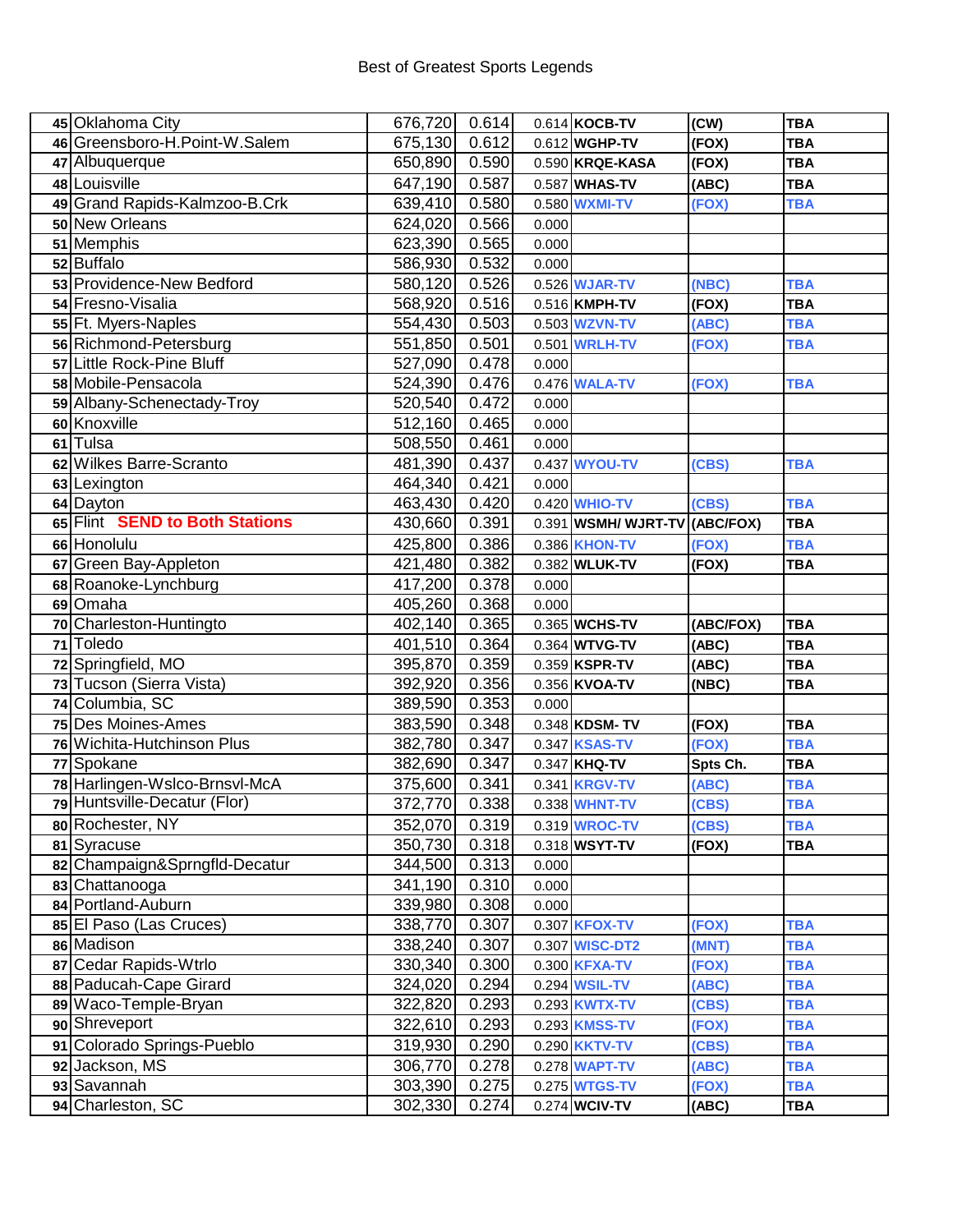| 95 Myrtle Beach-Florence             | 302,040 0.274 |       |       | 0.274 <b>WPDE-TV</b>       | (ABC)     | <b>TBA</b> |
|--------------------------------------|---------------|-------|-------|----------------------------|-----------|------------|
| 96 Burlington-Plattsburgh            | 294,260       | 0.267 |       | 0.267 WPTZ-TV              | (NBC)     | <b>TBA</b> |
| 97 Baton Rouge SEND to Both Stations | 287,430       | 0.261 |       | 0.261 WAFB/KWBJ-TV         | (CBS/IND) | <b>TBA</b> |
| 98 Davenport-R.Island-               | 280,420       | 0.254 |       | $0.254$ WQAD-TV            | (FOX)     | <b>TBA</b> |
| 99 South Bend-Elkhart                | 274,380       | 0.249 |       | 0.249 <b>WSBT-DT</b>       | (CBS)     | <b>TBA</b> |
| 100 Boise                            | 273,500       | 0.248 |       | 0.228 KTVB-TV              | (NBC)     | <b>TBA</b> |
| 101 Ft. Smith-Fay-Sprngdl-Rgrs       | 272,240       | 0.247 | 0.247 |                            |           |            |
| 102 Tri-Cities, TN-VA                | 266,110       | 0.241 | 0.000 |                            |           |            |
| 103 Evansville                       | 265,790       | 0.241 | 0.000 |                            |           |            |
| 104 Ft. Wayne                        | 265,420       | 0.241 |       | 0.241 WPTA-TV              | (ABC)     | <b>TBA</b> |
| 105 Augusta-Aiken                    | 264,350       | 0.240 |       | 0.240 WJBF-TV              | (ABC)     | <b>TBA</b> |
| 106 Johnstown-Altoona-St Colge       | 262,840       | 0.238 | 0.000 |                            |           |            |
| 107 Greenville-N.Bern-Washngtn       | 261,830       | 0.238 |       | 0.238 WYDO-TV              | (FOX)     | <b>TBA</b> |
| 108 Springfield-Holyoke              | 251,660       | 0.228 |       | 0.228 WWLP-TV              | (NBC)     | <b>TBA</b> |
| 109 Reno                             | 246,190       | 0.223 |       | 0.223 KOLO-TV              | (ABC)     | <b>TBA</b> |
| 110 Lansing                          | 241,940       | 0.219 |       | 0.219 WILX-TV              | (NBC)     | <b>TBA</b> |
| 111 Lincoln & Hastings-Krny          | 240,660       | 0.218 |       | 0.218 KOLN-TV              | (CBS)     | <b>TBA</b> |
| 112 Tallahassee-Thomas               | 237,940       | 0.216 | 0.000 |                            |           |            |
| 113 Peoria-Bloomington               | 234,050       | 0.212 |       | 0.212 WMBD-TV              | (CBS)     | <b>TBA</b> |
| 114 Tyler-Longview(Lfkn&Ncgd)        | 232,180       | 0.211 | 0.000 |                            |           |            |
| 115 Sioux Falls (Mitchell)           | 231,540       | 0.210 |       | 0.228 KTTW-TV              | (FOX)     | <b>TBA</b> |
| 116 Montgomery-Selma                 | 229,330       | 0.208 | 0.000 |                            |           |            |
| 117 Fargo                            | 228,740       | 0.208 | 0.000 |                            |           |            |
| 118 Macon                            | 224,180       | 0.203 | 0.000 |                            |           |            |
| 119 Yakima-Pasco-Rchind-Knnwck       | 223,450       | 0.203 |       | 0.203 KNDO / SWX           | Spts Ch.  | <b>TBA</b> |
| 120 Traverse City-Cadillac           | 218,520       | 0.198 | 0.000 |                            |           |            |
| 121 Lafayette, LA                    | 216,420       | 0.196 |       | 0.196 KATC-TV              | (ABC)     | <b>TBA</b> |
| 122 Bakersfield                      | 215,360       | 0.195 |       | 0.195 KBFX-TV              | (FOX)     | <b>TBA</b> |
| 123 Eugene                           | 215,070       | 0.195 |       | 0.195 KVAL-TV              | (CBS)     | <b>TBA</b> |
| 124 SantaBarbra-SanMar-SanLuOb       | 213,510       | 0.194 | 0.000 |                            |           |            |
| 125 Youngstown                       | 213,380       | 0.194 |       | $0.194$ WKBN-TV/WYFX (FOX) |           | <b>TBA</b> |
| 126 Monterey-Salinas                 | 206,300       | 0.187 |       | 0.187 <b>KION-TV</b>       | (CBS)     | <b>TBA</b> |
| 127 Columbus, GA (Opelika, AL)       | 198,740       | 0.180 |       | 0.180 <b>WLTZ-TV</b>       | (NBC)     | <b>TBA</b> |
| 128 Corpus Christi                   | 193,070       | 0.175 | 0.000 |                            |           |            |
| 129 Wilmington                       | 190,390       | 0.173 |       | 0.173 WWAY-TV              | (ABC)     | <b>TBA</b> |
| 130 La Crosse-Eau Claire             | 186,870       | 0.170 |       | 0.170 WXOW-TV              | (ABC)     | <b>TBA</b> |
| 131 Amarillo                         | 175,880       | 0.160 |       | 0.160 <b>KFDA-TV</b>       | (CBS)     | <b>TBA</b> |
| 132 Chico-Redding                    | 171,220       | 0.155 |       | 0.155 KCVU/KRVU-TV         | (FOX/MY)  | <b>TBA</b> |
| 133 Columbus-Tupelo-W Pnt-Hstn       | 168,210       | 0.153 |       | 0.153 <b>WTVA-TV</b>       | (ABC)     | <b>TBA</b> |
| 134 Wausau-Rhinelander               | 157,180       | 0.143 |       | 0.143 <b>WAOW-TV</b>       | (ABC)     | <b>TBA</b> |
| 135 Medford-Klamath Falls            | 156,520       | 0.142 |       | 0.142 <b>KFBI-TV</b>       | (MNT)     | <b>TBA</b> |
| 136 Columbia-Jefferson City          | 156,430       | 0.142 | 0.000 |                            |           |            |
| 137 Monroe-El Dorado                 | 156,410       | 0.142 |       | $0.142$ KARD-TV            | (FOX)     | <b>TBA</b> |
| 138 Salisbury                        | 152,980       | 0.139 | 0.000 |                            |           |            |
| 139 Rockford                         | 152,800       | 0.139 |       | 0.139 ETVO-TV              | (MNT)     | <b>TBA</b> |
| 140 Beaumont-Port Arthur             | 152,710       | 0.139 |       | 0.139 KBTV-TV              | (FOX)     | <b>TBA</b> |
| 141 Topeka                           | 151,860       | 0.138 |       | 0.138 <b>KSNT-TV</b>       | (NBC)     | <b>TBA</b> |
| 142 Odessa-Midland                   | 150,430       | 0.136 | 0.000 |                            |           |            |
| 143 Lubbock                          | 150,270       | 0.136 |       | 0.136 <b>KJTV-TV</b>       | (FOX)     | <b>TBA</b> |
| 144 Duluth-Superior                  | 148,870       | 0.135 |       | 0.135 KBJR-TV              | (MY)      | <b>TBA</b> |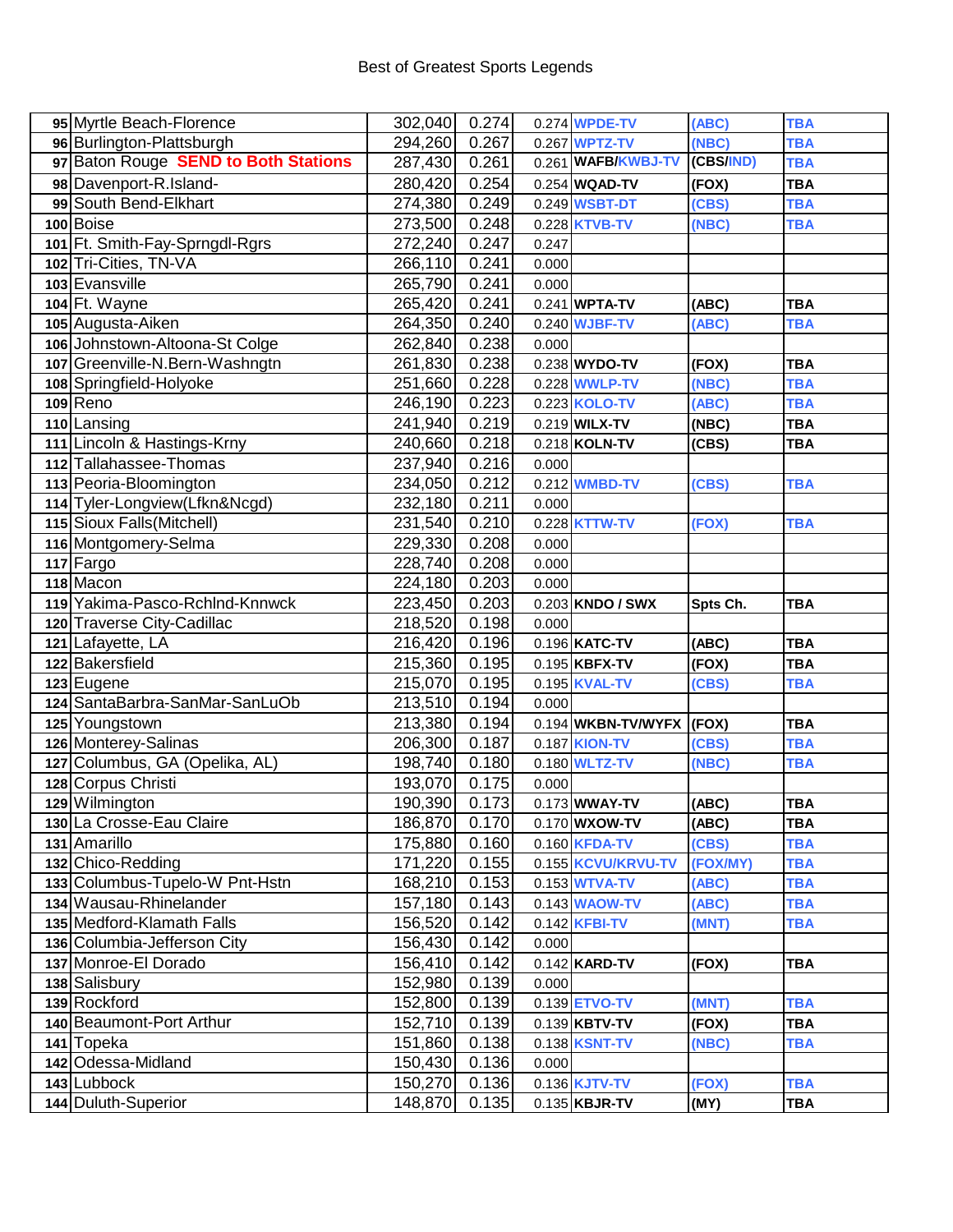| 145 Palm Springs               | 147,170      | 0.134 |       | 0.134 KESQ-TV        | (ABC)     | <b>TBA</b> |
|--------------------------------|--------------|-------|-------|----------------------|-----------|------------|
| 146 Minot-Bsmrck-Dcknsn(Wlstn) | 145,200      | 0.132 |       | 0.132 KFYR-TV        | (NBC)     | <b>TBA</b> |
| 147 Anchorage                  | 142,000      | 0.129 | 0.000 |                      |           |            |
| 148 Wichita Falls & Lawton     | 139,590      | 0.127 | 0.000 |                      |           |            |
| 149 Sioux City                 | 135,660      | 0.123 |       | 0.123 KTIV-TV        | (NBC)     | <b>TBA</b> |
| 150 Panama City                | 135,550      | 0.123 | 0.000 |                      |           |            |
| $151$ Erie                     | 133,260      | 0.121 |       | 0.121 WFXP-TV        | (FOX)     | <b>TBA</b> |
| 152 Albany, GA                 | 130,950      | 0.119 | 0.000 |                      |           |            |
| 153 Joplin-Pittsburg           | 129,600      | 0.118 |       | 0.118 KSNF-TV        | (NBC)     | <b>TBA</b> |
| 154 Rochestr-Mason City-Austin | 128,700      | 0.117 |       | 0.117 KAAL-TV        | (ABC)     | <b>TBA</b> |
| 155 Bangor                     | 124,190      | 0.113 | 0.000 |                      |           |            |
| 156 Biloxi-Gulfport            | 122,100      | 0.111 | 0.000 |                      |           |            |
| 157 Gainesville                | 120,580      | 0.109 | 0.000 |                      |           |            |
| 158 Terre Haute                | 120,350      | 0.109 |       | 0.109 ETHI-TV        | (FOX)     | <b>TBA</b> |
| 159 Sherman-Ada                | 118,390      | 0.107 | 0.000 |                      |           |            |
| 160 Binghamton                 | 115,960      | 0.105 |       | 0.105 <b>WIVT-TV</b> | (ABC)     | <b>TBA</b> |
| 161 Idaho Fals-Pocatllo(Jcksn) | 115,750      | 0.105 | 0.000 |                      |           |            |
| 162 Wheeling-Steubenville      | 113,690      | 0.103 |       | 0.103 WTVO-TV        | (NBC/FOX) | <b>TBA</b> |
| 163 Bluefield-Beckley-Oak Hill | 109,900      | 0.100 |       | 0.100 WOAY-TV        | (ABC)     | <b>TBA</b> |
| 164 Missoula                   | 109,440      | 0.099 |       | 0.099 KTMF-TV        | (ABC)     | <b>TBA</b> |
| 165 Abilene-Sweetwater         | 104,440      | 0.095 |       | 0.095 KXVA-TV        | (FOX)     | <b>TBA</b> |
| 166 Yuma-El Centro             | 101,040      | 0.092 | 0.000 |                      |           |            |
| 167 Billings                   | 100,330      | 0.091 |       | 0.091 KULR-TV        | (NBC)     | <b>TBA</b> |
| 168 Hattiesburg-Laurel         | 99,680       | 0.090 |       | 0.090 WHPM-LD        | (FOX)     | <b>TBA</b> |
| 169 Utica                      | 91,520       | 0.083 |       | 0.083 <b>WFXV-TV</b> | (FOX)     | <b>TBA</b> |
| 170 Clarksburg-Weston          | 90,960       | 0.083 |       | 0.083 WDTV-TV        | (CBS)     | <b>TBA</b> |
| 171 Rapid City                 | 90,940       | 0.083 | 0.000 |                      |           |            |
| 172 Lake Charles               | 90,570       | 0.082 | 0.000 |                      |           |            |
| 173 Dothan                     | 90,420       | 0.082 |       | 0.082 WDHN-TV        | (ABC)     | <b>TBA</b> |
| 174 Quincy-Hannibal-Keokuk     | 88,510       | 0.080 | 0.000 |                      |           |            |
| 175 Harrisonburg               | 84,950       | 0.077 | 0.000 |                      |           |            |
| 176 Elmira (Corning)           | 83,190       | 0.075 | 0.000 |                      |           |            |
| 177 Jackson, TN                | 83,010       | 0.075 |       | 0.075 WNBJ-TV        | (NEC)     | <b>TBA</b> |
| 178 Watertown                  | 79,690       | 0.072 |       | 0.072 WWNY-TV        | (FOX)     | <b>TBA</b> |
| 179 Alexandria, LA             | 79,250 0.072 |       |       | 0.072 KALB-TV        | (NBC)     | <b>TBA</b> |
| 180 Jonesboro                  | 75,220       | 0.068 |       | 0.068 KJNB-DT1       | (FOX)     | <b>TBA</b> |
| 181 Bowling Green              | 74,500       | 0.068 |       | 0.068 EBKO-TV        | (ABC)     | <b>TBA</b> |
| 182 Marquette                  | 74,070       | 0.067 |       | 0.067 WLUC-TV        | (NBC)     | <b>TBA</b> |
| 183 Charlottesville            | 71,370       | 0.065 | 0.000 |                      |           |            |
| 184 Laredo                     | 70,220       | 0.064 |       | 0.064 KXOF-TV        | (FOX)     | <b>TBA</b> |
| 185 Butte-Bozeman              | 67,190       | 0.061 |       | 0.061 KWYB-TV        | (FOX)     | <b>TBA</b> |
| 186 Bend, OR                   | 65,900       | 0.060 |       | 0.060 KFXO-TV        | (FOX)     | <b>TBA</b> |
| 187 Grand Junction-Montrose    | 64,160       | 0.058 |       | 0.058 KKCO/KJCT-TV   | (ABC)     | <b>TBA</b> |
| 188 Lafayette, IN              | 63,660       | 0.058 |       | 0.058 WPBI-TV        | (NBC)     | <b>TBA</b> |
| 189 Twin Falls                 | 59,990       | 0.054 |       | 0.054 KTFT-TV        | (NBC)     | <b>TBA</b> |
| 190 Lima                       | 59,440       | 0.054 | 0.000 |                      |           |            |
| 191 Meridian                   | 59,030       | 0.054 |       | 0.054 WGBC-TV        | (FOX)     | <b>TBA</b> |
| 192 Great Falls                | 56,270       | 0.051 |       | 0.051 KFBB-TV        | (ABC)     | <b>TBA</b> |
| 193 Greenwood-Greenville       | 55,640       | 0.050 | 0.000 |                      |           |            |
| 194 Parkersburg                | 53,750       | 0.049 |       | 0.049 <b>WTAP-TV</b> | (NBC)     | <b>TBA</b> |